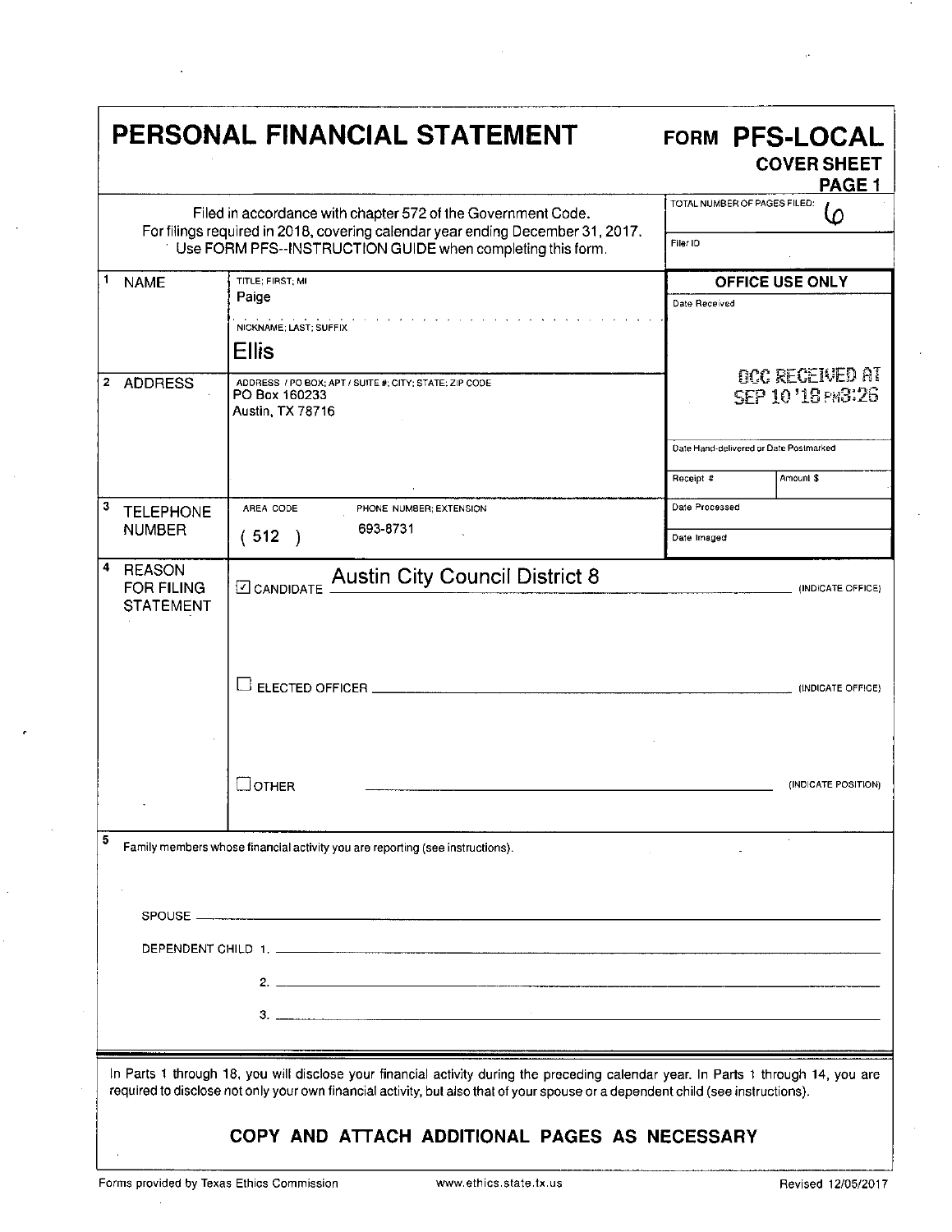### PERSONAL FINANCIAL STATEMENT COVER SHEET

# PAGE 2

On this page, indicate any Parts of Form PFS that are not applicable to you. If you do not place a check in a box, then pages for that Part must be included in the report. If you place a check in a box, do NOT include pages for that Part in the report.

| 6<br>PARTS NOT APPLICABLE TO FILER                                                     |  |
|----------------------------------------------------------------------------------------|--|
| N/A Part 1A - Sources of Occupational Income                                           |  |
| N/A Part 1B - Retainers                                                                |  |
| N/A Part 2 - Stock                                                                     |  |
| N/A Part 3 - Bonds, Notes & Other Commercial Paper                                     |  |
| N/A Part 4 - Mutual Funds                                                              |  |
| N/A Part 5 - Income from Interest, Dividends, Royalties & Rents                        |  |
| N/A Part 6 - Personal Notes and Lease Agreements                                       |  |
| N/A Part 7A - Interests in Real Property                                               |  |
| N/A Part 7B - Interests in Business Entities                                           |  |
| N/A Part 8 - Gifts                                                                     |  |
| N/A Part 9 - Trust Income                                                              |  |
| N/A Part 10A - Blind Trusts                                                            |  |
| N/A Part 10B - Trustee Statement                                                       |  |
| N/A Part 11A - Assets of Business Associations                                         |  |
| N/A Part 11B - Liabilities of Business Associations                                    |  |
| N/A Part 12 - Boards and Executive Positions                                           |  |
| N/A Part 13 - Expenses Accepted Under Honorarium Exception                             |  |
| N/A Part 14 - Interest in Business in Common with Lobbyist                             |  |
| N/A Part 15 - Fees Received for Services Rendered to a Lobbyist or Lobbyist's Employer |  |
| V   N/A Part 16 - Representation by Legislator Before State Agency                     |  |
| N/A Part 17 - Benefits Derived from Functions Honoring Public Servant                  |  |
| N/A Part 18 - Legislative Continuances                                                 |  |
|                                                                                        |  |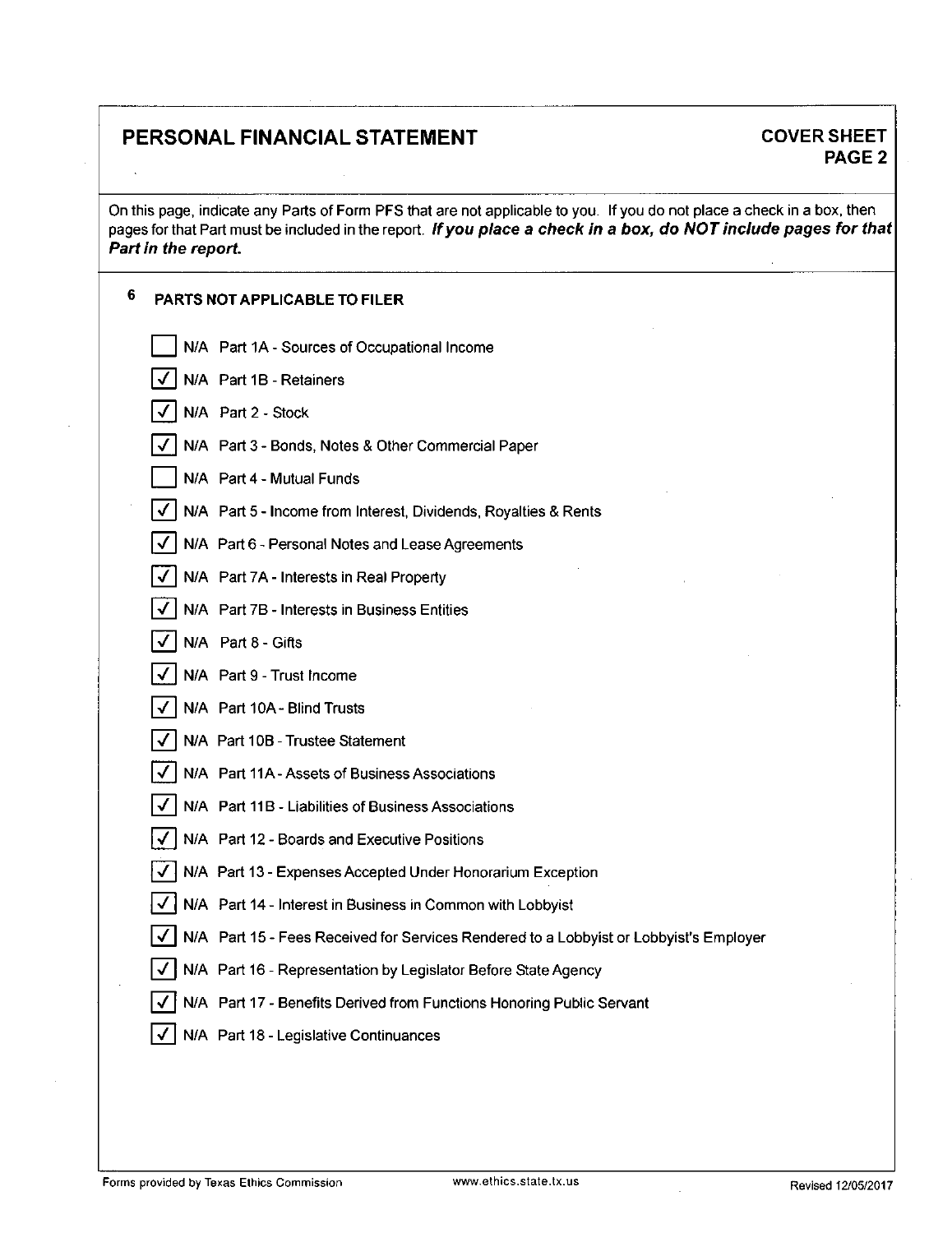## SOURCES OF OCCUPATIONAL INCOME **PART 1A**

If the requested information is not applicable, indicate that on Page 2 of the Cover Sheet, and do NOT include this page in the report.

When reporting information about a dependent child's activity, indicate the child about whom you are reporting by providing the number under which the child is listed on the Cover Sheet.

| $\mathbf{1}$<br><b>INFORMATION RELATES TO</b>                         | $\boxdot$ FILER                                      | $\square$ spouse                             | DEPENDENT CHILD                              |
|-----------------------------------------------------------------------|------------------------------------------------------|----------------------------------------------|----------------------------------------------|
| $\overline{2}$<br><b>EMPLOYMENT</b><br><b>(e)</b> EMPLOYED BY ANOTHER | 1001 Mopac Circle<br>Austin, TX 78746                | aci consulting, a division of ACI Group, LLC | NAME AND ADDRESS OF EMPLOYER / POSITION HELD |
| SELF-EMPLOYED                                                         | NATURE OF OCCUPATION<br>Marketing/Public Involvement |                                              |                                              |
| <b>INFORMATION RELATES TO</b>                                         | $\square$ FILER                                      | SPOUSE                                       | DEPENDENT CHILD                              |
| <b>EMPLOYMENT</b>                                                     |                                                      |                                              | NAME AND ADDRESS OF EMPLOYER / POSITION HELD |
| EMPLOYED BY ANOTHER                                                   |                                                      |                                              |                                              |
| SELF-EMPLOYED                                                         |                                                      |                                              | NATURE OF OCCUPATION                         |
| <b>INFORMATION RELATES TO</b>                                         | $\Box$ FILER                                         | $\Box$ SPOUSE                                | DEPENDENT CHILD                              |
| <b>EMPLOYMENT</b>                                                     |                                                      |                                              | NAME AND ADDRESS OF EMPLOYER / POSITION HELD |
| $\bigcirc$ EMPLOYED BY ANOTHER                                        |                                                      |                                              |                                              |
| SELF-EMPLOYED                                                         |                                                      |                                              | NATURE OF OCCUPATION                         |
| COPY AND ATTACH ADDITIONAL PAGES AS NECESSARY                         |                                                      |                                              |                                              |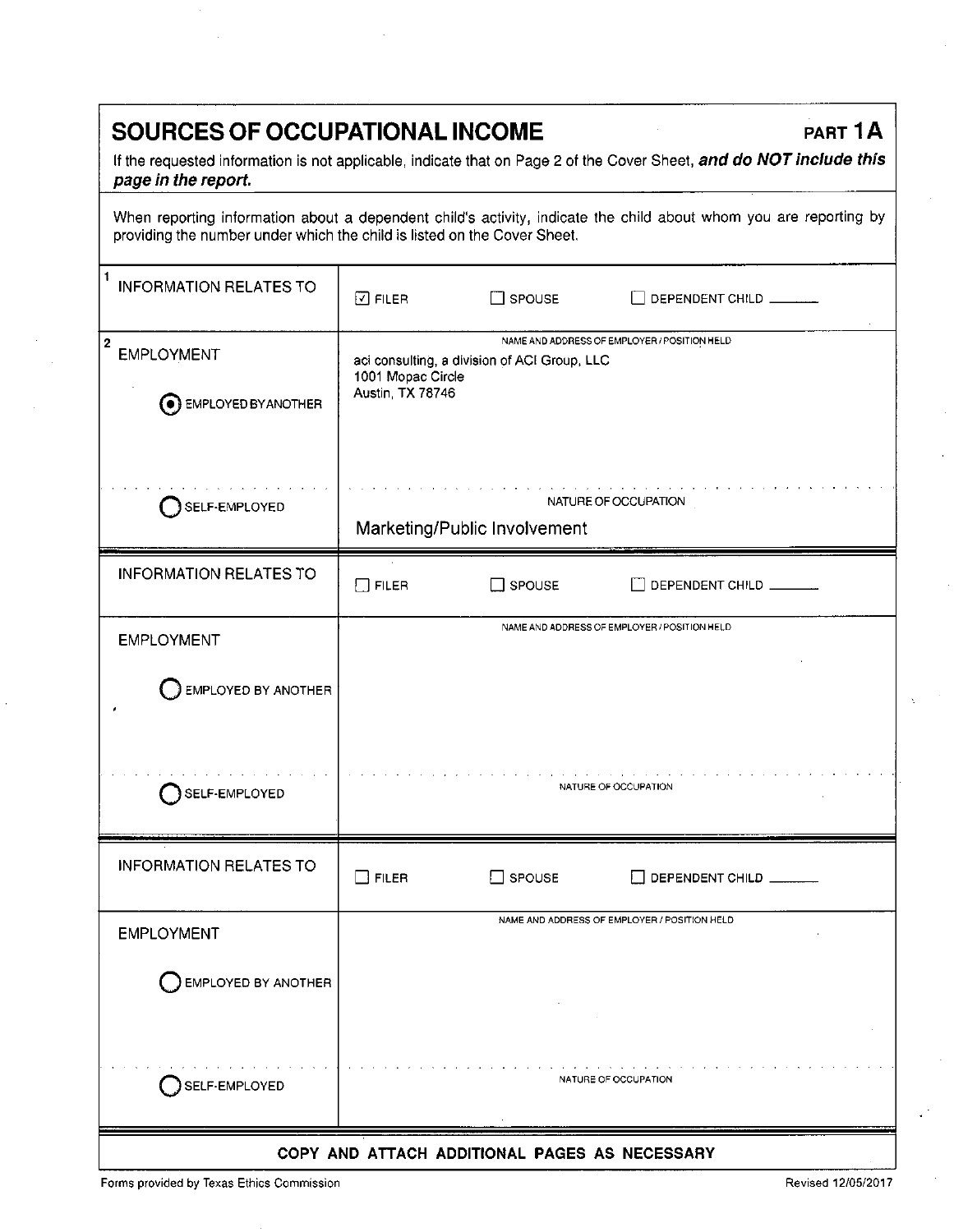### **MUTUAL FUNDS** PART 4

If the requested information is not applicable, indicate that on Page 2 of the Cover Sheet, and do NOT include this page in the report.

List each mutual fund and the number of shares in that mutual fund that you, your spouse, or a dependent child held or acquired during the calendar year and indicate the category of the number of shares of mutual funds held or acquired. If some or all of the shares of a mutual fund were sold, also indicate the category of the amount of the net gain or loss realized from the sale. For more information, see FORM PFS-INSTRUCTION GUIDE.

When reporting information about a dependent child's activity, indicate the child about whom you are reporting by providing the number under which the child is listed on the Cover Sheet.

|                                    | 1 MUTUAL FUND                                         | <b>NAME</b><br>American Funds EuroPacific Gr R6     |                                     |                    |                                                                                                       |
|------------------------------------|-------------------------------------------------------|-----------------------------------------------------|-------------------------------------|--------------------|-------------------------------------------------------------------------------------------------------|
|                                    | 2 SHARES OF MUTUAL FUND<br><b>HELD OR ACQUIRED BY</b> | $\square$ FILER                                     | $\Box$ SPOUSE                       | DEPENDENT CHILD    |                                                                                                       |
|                                    | 3 NUMBER OF SHARES<br>OF MUTUAL FUND                  | LESS THAN 100                                       | $\left( \bullet \right)$ 100 TO 499 | 500 TO 999         | 1,000 TO 4,999                                                                                        |
|                                    |                                                       | $5,000$ TO 9,999                                    | $\bigcap$ 10,000 OR MORE            |                    |                                                                                                       |
|                                    | 4 IF SOLD<br><b>NET GAIN</b><br>NET LOSS              |                                                     |                                     |                    | LESS THAN \$5,000 $\bigcap$ \$5,000--\$9,999 $\bigcap$ \$10,000--\$24,999 $\bigcap$ \$25,000--OR MORE |
|                                    | MUTUAL FUND                                           | <b>NAME</b><br>JHancock Disciplined Value Mid Cap I |                                     |                    |                                                                                                       |
|                                    | SHARES OF MUTUAL FUND<br><b>HELD OR ACQUIRED BY</b>   | $\square$ Filer                                     | $\square$ spouse                    | DEPENDENT CHILD    |                                                                                                       |
| NUMBER OF SHARES<br>OF MUTUAL FUND |                                                       | LESS THAN 100                                       | 100T0499                            | $\odot$ 500 TO 999 | 1,000 TO 4,999                                                                                        |
|                                    |                                                       | <b>3</b> 5,000 TO 9,999                             | 10,000 OR MORE                      |                    |                                                                                                       |
|                                    | IF SOLD<br>NET GAIN<br>NET LOSS                       | $\bigcap$ LESS THAN \$5,000                         |                                     |                    | S5,000-\$9,999 310,000-\$24,999 325,000-OR MORE                                                       |
|                                    | MUTUAL FUND                                           | Prudential Core Plus Bond Fund Class 3              |                                     | <b>NAME</b>        |                                                                                                       |
|                                    | SHARES OF MUTUAL FUND<br><b>HELD OR ACQUIRED BY</b>   | $\Box$ Filer                                        | SPOUSE                              | DEPENDENT CHILD    |                                                                                                       |
| NUMBER OF SHARES<br>OF MUTUAL FUND |                                                       | LESS THAN 100                                       | $\binom{100}{100}$ TO 499           | 500 TO 999         | 1,000 TO 4,999                                                                                        |
|                                    |                                                       | 5,000 TO 9,999<br>10,000 OR MORE                    |                                     |                    |                                                                                                       |
|                                    | NET GAIN<br>IF SOLD<br>NET LOSS                       |                                                     |                                     |                    | LESS THAN \$5,000 ( )\$5,000--\$9,999 ( )\$10,000--\$24,999 ( )\$25,000--OR MORE                      |
|                                    | COPY AND ATTACH ADDITIONAL PAGES AS NECESSARY         |                                                     |                                     |                    |                                                                                                       |

Forms provided by Texas Ethics Commission **Revised 12/05/2017** Commission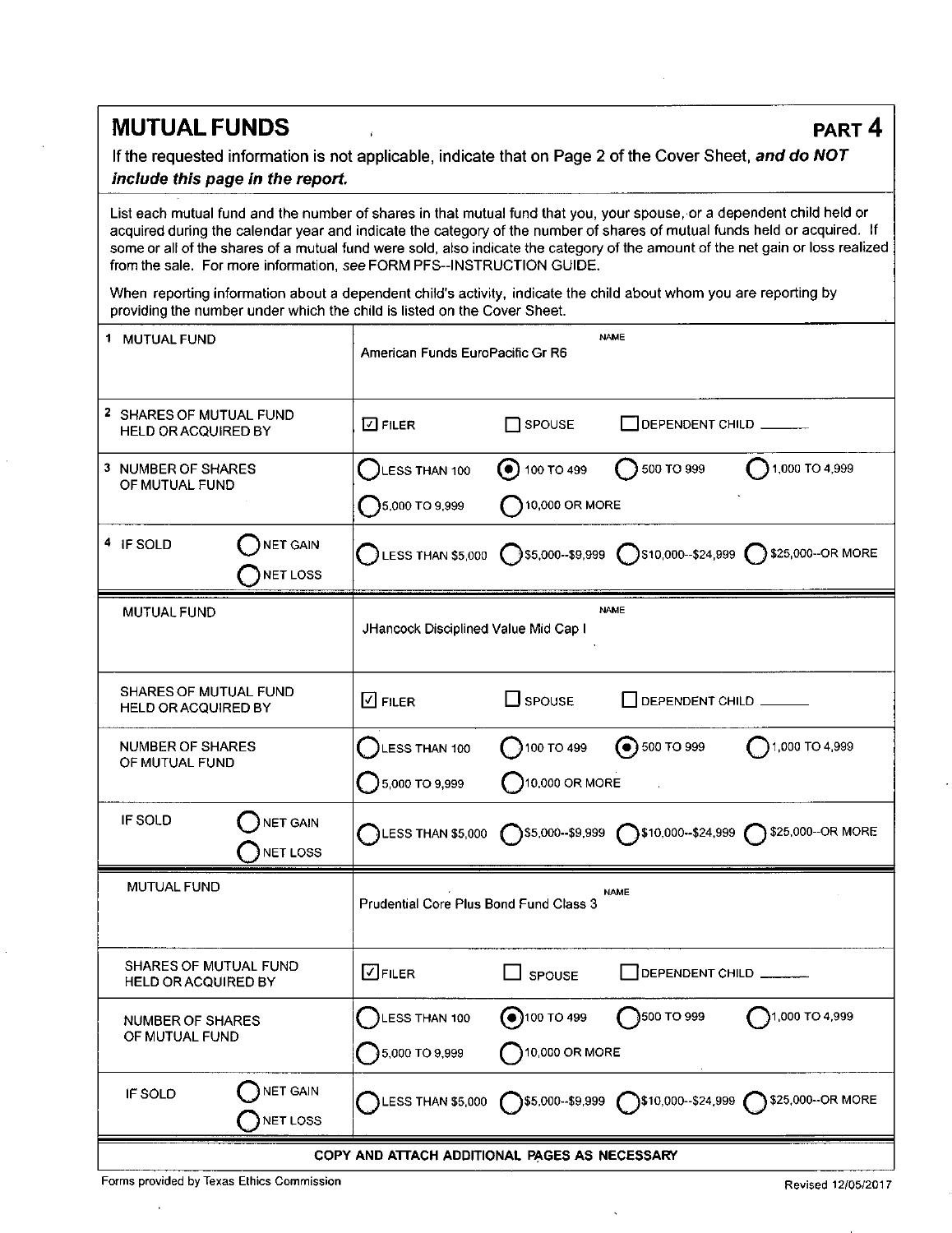### **MUTUAL FUNDS** PART 4

If the requested information is not applicable, indicate that on Page 2 of the Cover Sheet, and do NOT include this page in the report.

List each mutual fund and the number of shares in that mutual fund that you, your spouse, or a dependent child held or acquired during the calendar year and indicate the category of the number of shares of mutual funds held or acquired. If some or all of the shares of a mutual fund were sold, also indicate the category of the amount of the net gain or loss realized from the sale. For more information, see FORM PFS-INSTRUCTION GUIDE.

When reporting information about a dependent child's activity, indicate the child about whom you are reporting by providing the number under which the child is listed on the Cover Sheet.

| 1 MUTUAL FUND                                              | <b>NAME</b><br>Growth Fund of America CI A |                          |                         |                                                                                                       |
|------------------------------------------------------------|--------------------------------------------|--------------------------|-------------------------|-------------------------------------------------------------------------------------------------------|
| 2 SHARES OF MUTUAL FUND<br><b>HELD OR ACQUIRED BY</b>      | $\Box$ FILER                               | $\Box$ SPOUSE            | DEPENDENT CHILD ______  |                                                                                                       |
| 3 NUMBER OF SHARES<br>OF MUTUAL FUND                       | $\bigodot$ LESS THAN 100                   | 100 TO 499               | 500 TO 999              | $\binom{1,000}{1,000}$ TO 4,999                                                                       |
|                                                            | $5,000$ TO 9.999                           | $\bigcap$ 10,000 OR MORE |                         |                                                                                                       |
| 4 IF SOLD<br><b>NET GAIN</b><br>NET LOSS                   |                                            |                          |                         | C LESS THAN \$5,000 C \$5,000-\$9,999 C \$10,000-\$24,999 C \$25,000-OR MORE                          |
| <b>MUTUAL FUND</b>                                         | <b>NAME</b>                                |                          |                         |                                                                                                       |
|                                                            |                                            |                          |                         |                                                                                                       |
| SHARES OF MUTUAL FUND<br><b>HELD OR ACQUIRED BY</b>        | $\Box$ Filer                               | $\square$ spouse         | DEPENDENT CHILD         |                                                                                                       |
| NUMBER OF SHARES<br>OF MUTUAL FUND                         | LESS THAN 100                              | 100T0499                 | $\bigcap$ 500 TO 999    | 1,000 TO 4,999                                                                                        |
|                                                            | $5,000$ TO 9,999                           | 10,000 OR MORE           |                         |                                                                                                       |
| IF SOLD<br><b>NET GAIN</b><br>NET LOSS                     |                                            |                          |                         | LESS THAN \$5,000 $\bigcap$ \$5,000--\$9,999 $\bigcap$ \$10,000--\$24,999 $\bigcap$ \$25,000--OR MORE |
| <b>MUTUAL FUND</b>                                         |                                            |                          | <b>NAME</b>             |                                                                                                       |
|                                                            |                                            |                          |                         |                                                                                                       |
| <b>SHARES OF MUTUAL FUND</b><br><b>HELD OR ACQUIRED BY</b> | $\Box$ Filer                               | SPOUSE                   | DEPENDENT CHILD _______ |                                                                                                       |
| <b>NUMBER OF SHARES</b><br>OF MUTUAL FUND                  | LESS THAN 100                              | 100 TO 499               | }500 TO 999             | 1,000 TO 4,999                                                                                        |
|                                                            | 5,000 TO 9,999<br>10,000 OR MORE           |                          |                         |                                                                                                       |
| NET GAIN<br>IF SOLD<br><b>NET LOSS</b>                     |                                            |                          |                         | LESS THAN \$5,000 ( )\$5,000-\$9,999 ( )\$10,000--\$24,999 ( )\$25,000--OR MORE                       |
| COPY AND ATTACH ADDITIONAL PAGES AS NECESSARY              |                                            |                          |                         |                                                                                                       |

Forms provided by Texas Ethics Commission **Revised 12/05/2017** Revised 12/05/2017